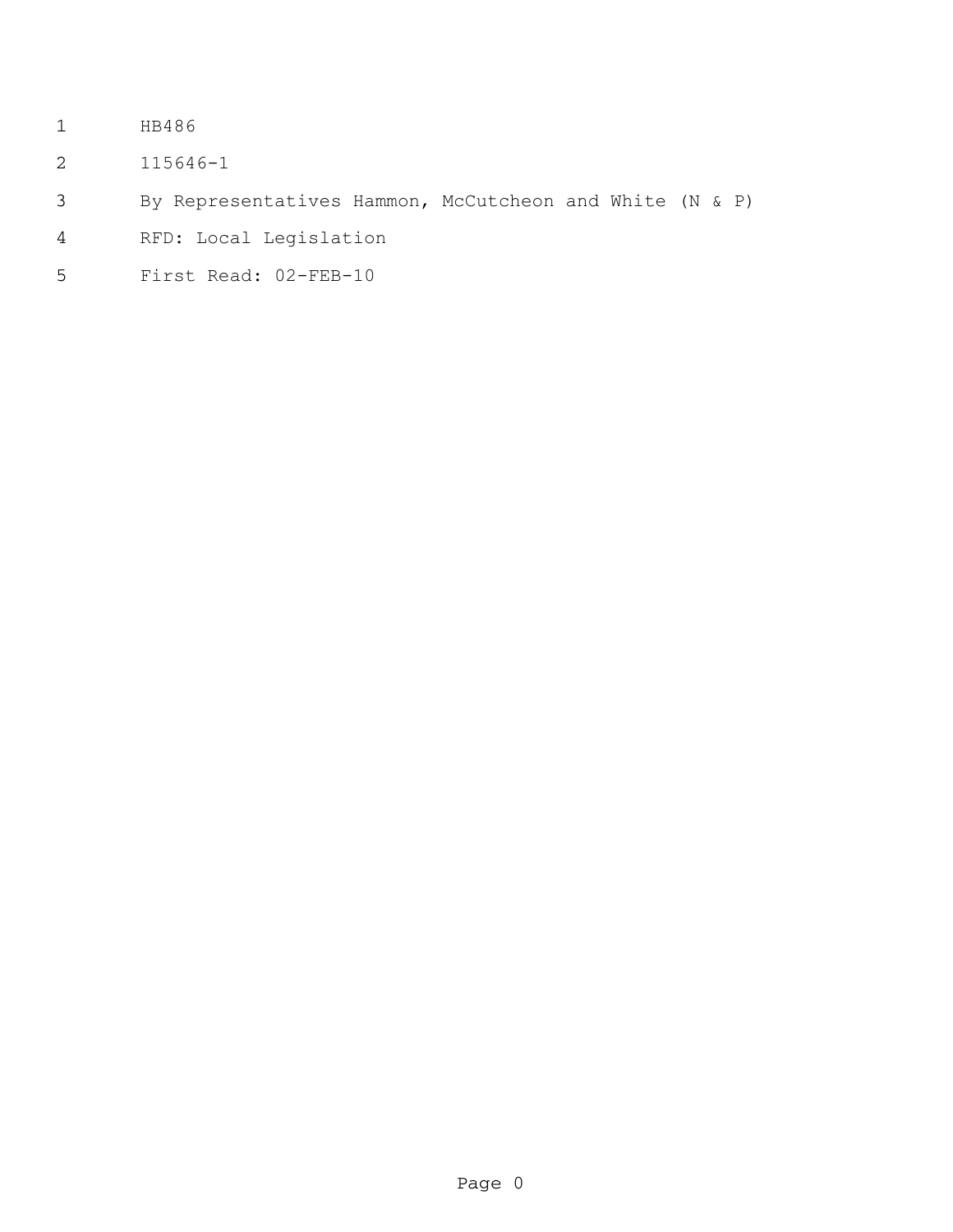| $\mathbf 1$    | 115646-1:n:12/11/2009:KBH/th LRS2009-5147                     |
|----------------|---------------------------------------------------------------|
| $\overline{2}$ |                                                               |
| 3              |                                                               |
| 4              |                                                               |
| 5              |                                                               |
| 6              |                                                               |
| 7              |                                                               |
| 8              |                                                               |
| 9              | A BILL                                                        |
| 10             | TO BE ENTITLED                                                |
| 11             | AN ACT                                                        |
| 12             |                                                               |
| 13             | Relating to Limestone County, to require employers            |
| 14             | located in the county, including employers located in a       |
| 15             | municipality in the county, to verify the legal status of a   |
| 16             | new employee through the federal E-Verify system or any other |
| 17             | method that reasonably determines the legal status of a new   |
| 18             | employee; and to provide for the suspension or revocation of  |
| 19             | the business licenses of employers who violate the            |
| 20             | requirements of this act.                                     |
| 21             | BE IT ENACTED BY THE LEGISLATURE OF ALABAMA:                  |
| 22             | Section 1. (a) This act shall only apply to                   |
| 23             | Limestone County.                                             |
| 24             | (b) For the purposes of this act, the following               |
| 25             | words shall have the following meanings:                      |
|                |                                                               |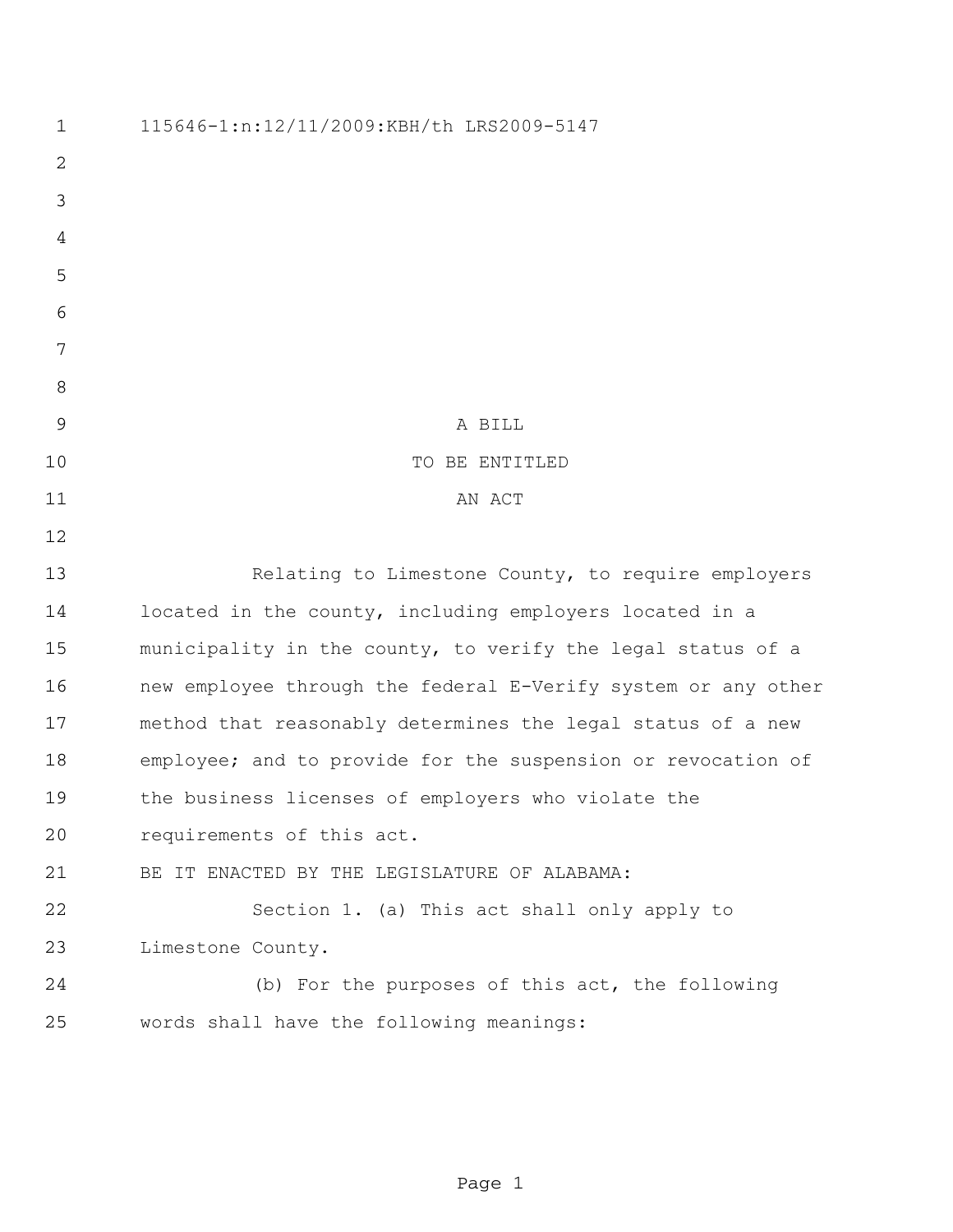(1) ALIEN. Any person who is not a citizen or national of the United States, as described in Title 8, U.S.C. §1101, et seq., and any amendments thereto.

 (2) BUSINESS ENTITY. Any person or group of persons performing or engaging in any activity, enterprise, profession, or occupation for gain, benefit, advantage, or livelihood, whether for profit or not-for-profit. "Business entity" shall include, but not be limited to, the following:

 a. Self-employed individuals, business entities filing articles of incorporation, partnerships, limited partnerships, limited liability companies, foreign corporations, foreign limited partnerships, foreign limited liability companies authorized to transact business in this 14 state, business trusts, and any business entity that registers with the Secretary of State.

 b. Any business entity that possesses a business license, permit, certificate, approval, registration, charter, or similar form of authorization issued by Limestone County or 19 a municipality in Limestone County and any business entity that is operating unlawfully without a business license.

 (3) EMPLOYEE. Any person directed, allowed, or permitted to perform labor or service of any kind by an employer, with the exception of casual domestic labor hired to work in or around the personal abode of an individual. The employees of an independent contractor working for a business entity shall not be regarded as the employees of the business entity, for the purposes of this act.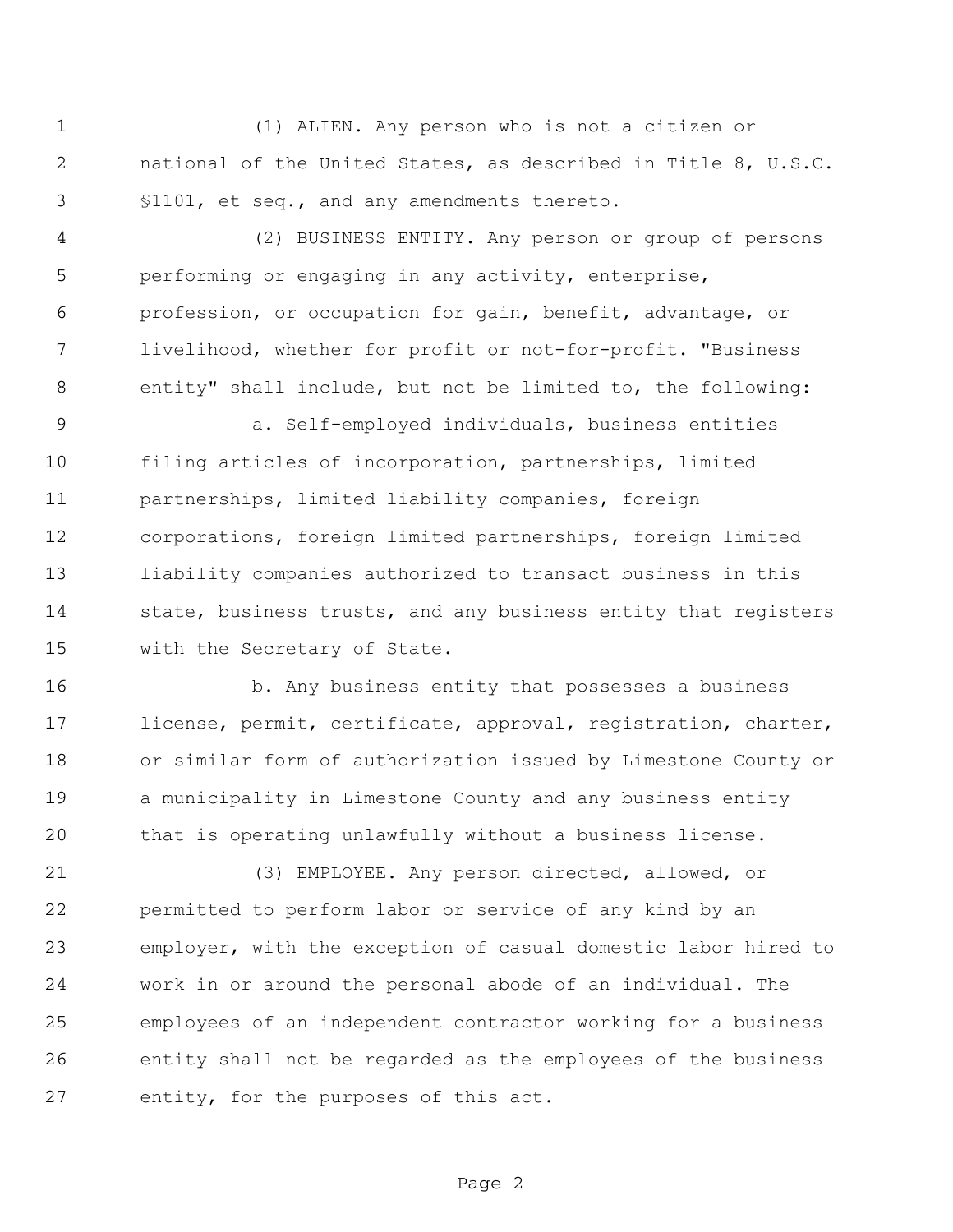(4) EMPLOYER. Any person, firm, corporation, partnership, joint stock association, agent, manager, representative, foreman, or other person having control or custody of any employment, place of employment, or of any employee.

 (5) E-VERIFY. The electronic verification of federal employment authorization program of the Illegal Immigration Reform and Immigrant Responsibility Act of 1996, P.L. 104-208, Division C, Section 403(a); 8 U.S.C. §1324(a), and operated by the United States Department of Homeland Security, or its successor program.

 (6) PUBLIC EMPLOYER. Every department, agency, or instrumentality of Limestone County or a municipality in Limestone County.

 (7) UNAUTHORIZED ALIEN. An alien who is not authorized to work in the United States, as defined in Title 8, U.S.C. §1324a(h)(3).

 (c) It is unlawful for a business entity located in Limestone County or located in a municipality of the county to knowingly hire or to recruit for a fee for employment an unauthorized alien.

 (d) An employer located in Limestone County, including an employer located in a municipality in the county, shall be required to verify the employment eligibility of every employee hired through E-Verify, as defined by this act, or may use any other method that reasonably determines the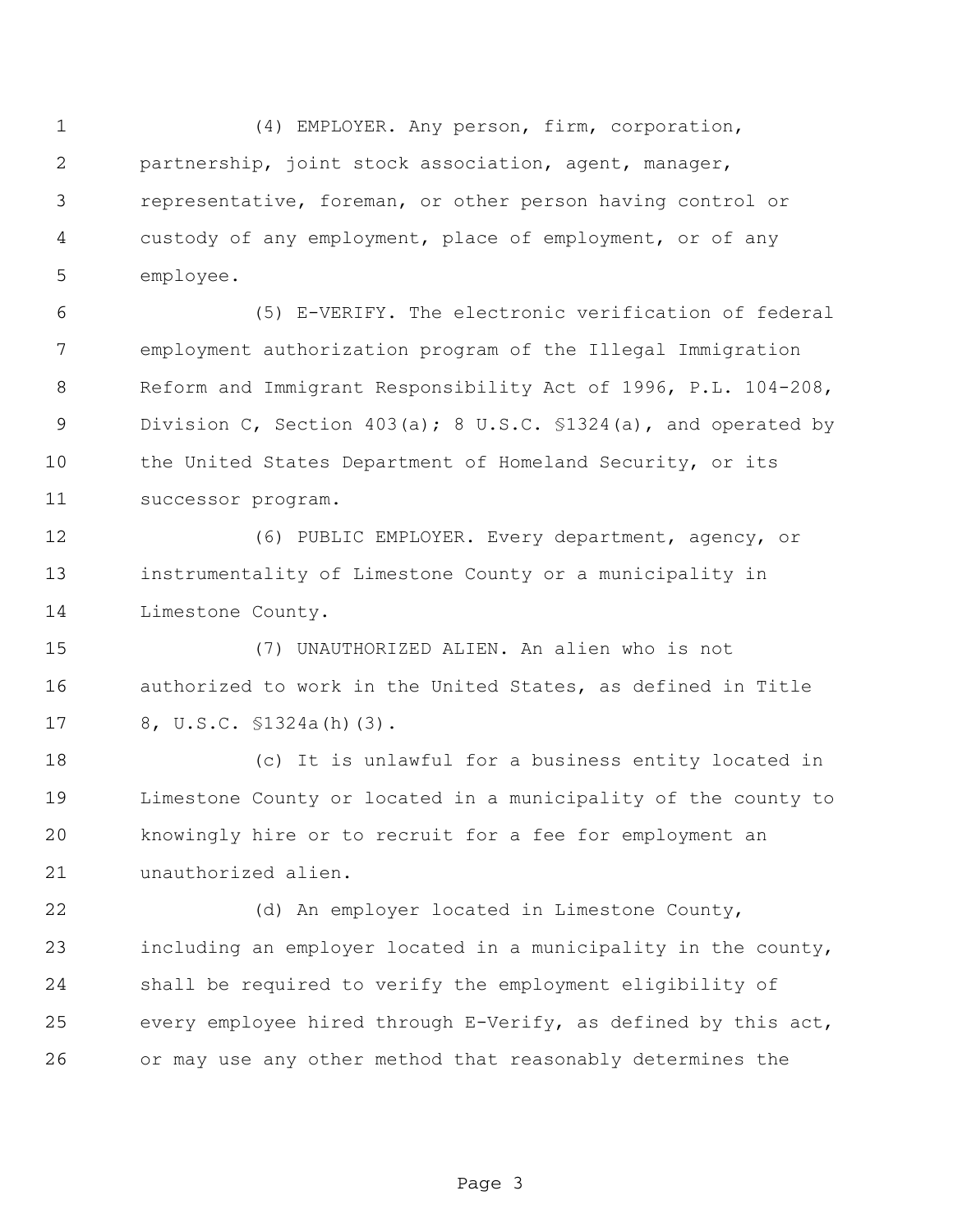legal status of the new employee, and shall be subject to the following provisions of this subsection.

 (1) Every business entity located in the county, including a business entity located in any municipality in the county, that employs one or more employees shall register with and utilize E-Verify to verify the employment authorization of a new employee, or may use any other method that reasonably determines the legal status of the new employee.

 (2) The business entity shall retain all documentation received in connection with its participation in E-Verify that verifies the employment authorization of every employee verified through E-Verify for at least three years after the termination of the employment of the employee. This documentation shall be provided to the county or municipal department upon request.

 (3) Every public employer shall register with and utilize E-Verify to verify the employment authorization of a new employee.

 (4) A public employer may not enter into a contract for the performance of services within the county or a municipality in the county unless the contractor is registered with and utilizing E-Verify to verify the employment authorization of a new employee of the contractor. This subdivision shall not apply to any contracts entered into prior to the effective date of this act even though the contracts may involve the performance of labor within the

Page 4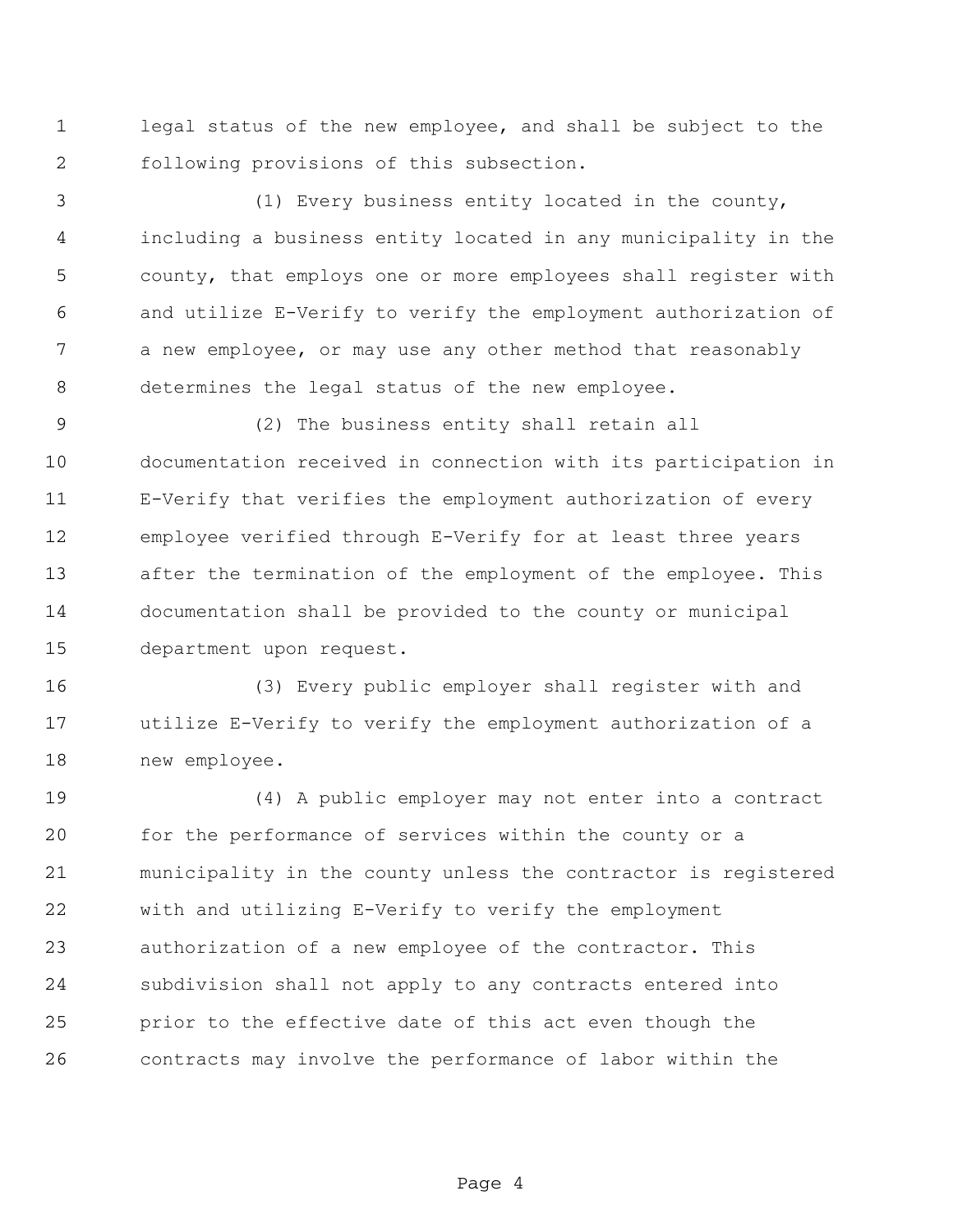county, or a municipality in the county, after the effective date of this act.

 (5) This section may be enforced in the courts of the State of Alabama by the district attorney for the county or the city attorney for a municipality in the county.

 (6) On a finding of the first violation of this subsection by a business entity, the court shall order the suspension of all licenses issued by Limestone County or a municipality in Limestone County that are held by the business entity for a minimum of one day and a maximum of 30 days.

 (7) On a second or subsequent violation of this 12 subsection by a business entity, the court shall order the permanent suspension of all licenses issued by Limestone County or a municipality in Limestone County that are held by the business entity.

 (8) In enforcing this subsection, no county or local official in Limestone County shall attempt to independently determine whether an individual is an unauthorized alien or an alien not lawfully present in the United States. The determination shall only be made by verifying the immigration status of the alien with the federal government, pursuant to Title 8, U.S.C. §1373(c).

 (9) For the purposes of this subsection, when making a determination of whether an employee is an unauthorized alien, a court shall only consider the determination of the federal government pursuant to Title 8, U.S.C. §1373(c). The court shall take judicial notice of any verification of the

Page 5